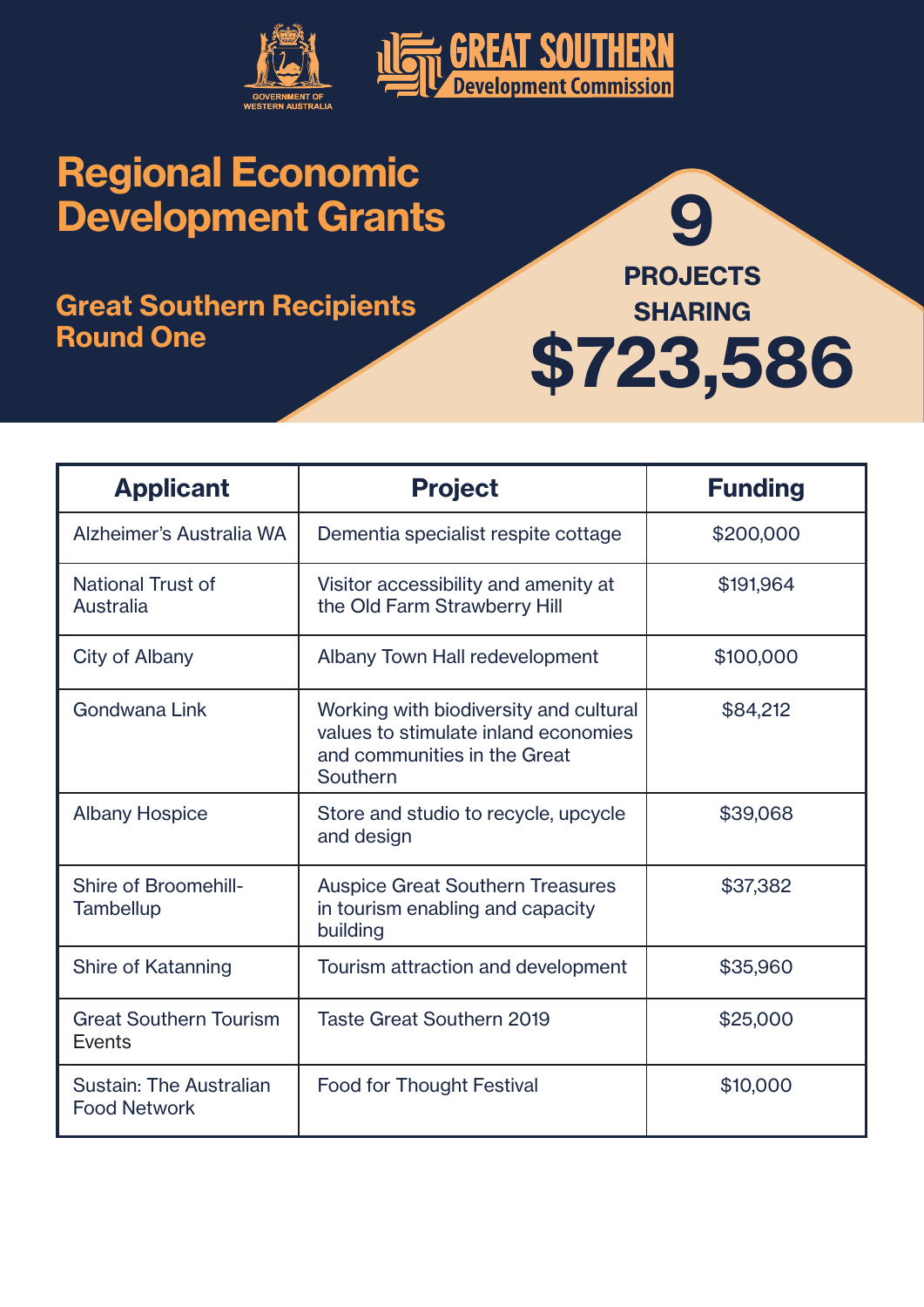

#### Great Southern Recipients Round Two



| <b>Applicant</b>                                         | <b>Project</b>                                         | <b>Funding</b> |
|----------------------------------------------------------|--------------------------------------------------------|----------------|
| <b>Shire of Cranbrook</b>                                | <b>Frankland River Accommodation</b><br><b>Project</b> | \$150,000      |
| <b>West Coast Analytical</b><br><b>Services</b>          | New laboratory                                         | \$150,000      |
| <b>South Coast Natural</b><br><b>Resource Management</b> | Seeding Great Southern Noongar<br><b>Enterprises</b>   | \$149,860      |
| <b>Woodlands Distillery</b>                              | Development of a micro-distillery                      | \$98,660       |
| <b>Dellendale Creamery</b>                               | Construction of a ripening cellar for<br>cheese        | \$76,177       |
| <b>Albany Seafoods</b>                                   | Factory extension and restoration                      | \$75,000       |
| Monty's Leap Winery                                      | Monty's Leap Winery Rustic Wedding<br>Venue project    | \$51,150       |
| <b>Himac Attachments</b>                                 | Manufacturing digital infrastructure                   | \$47,148       |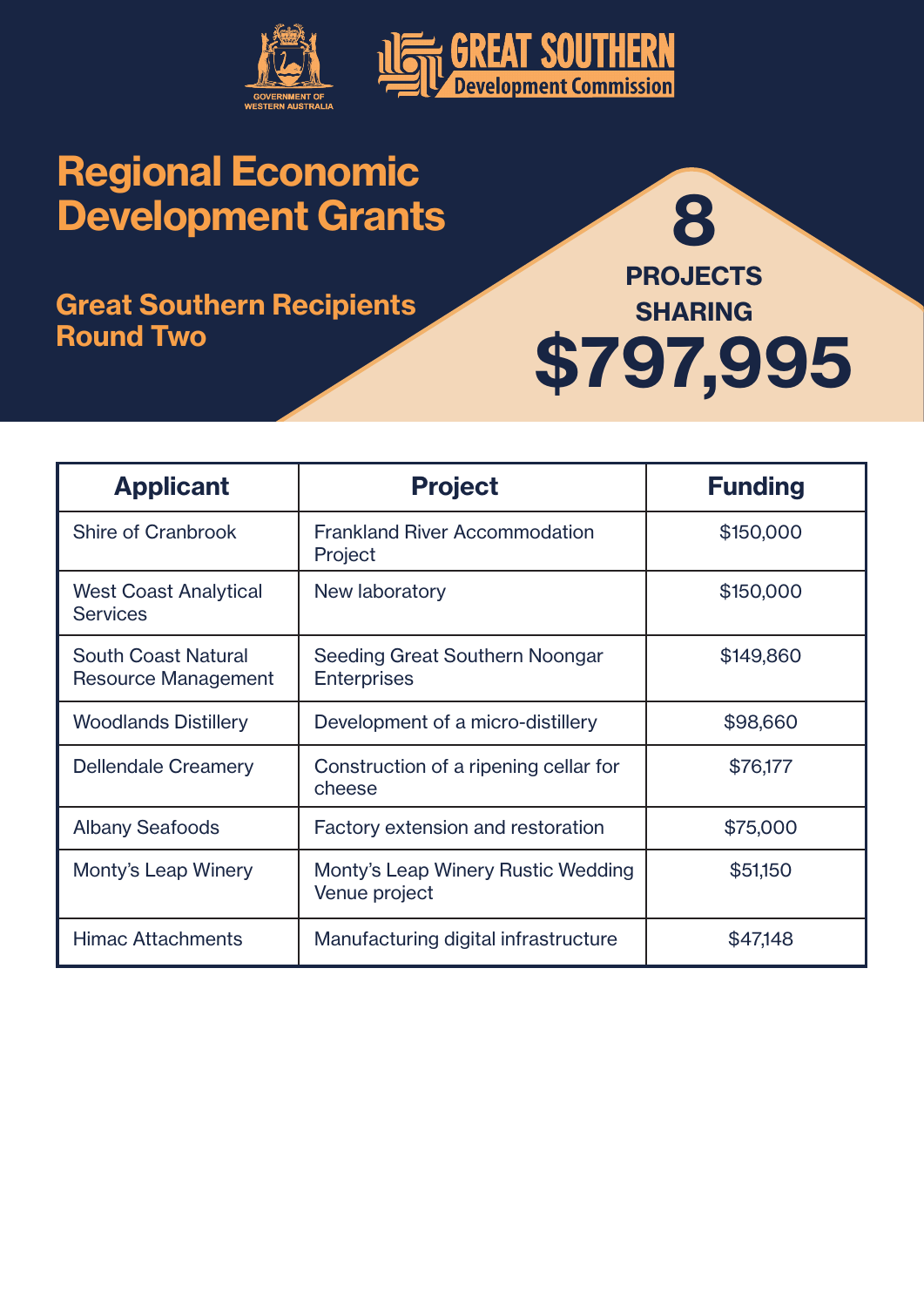

### Great Southern Recipients Round Three



| <b>Applicant</b>                                | <b>Project</b>                                                                               | <b>Funding</b> |
|-------------------------------------------------|----------------------------------------------------------------------------------------------|----------------|
| <b>Beaufort River Meats</b>                     | Fire hydrant and ring main system for<br>extension of cutting room                           | \$82,000       |
| <b>Dune Beer Company</b>                        | Family friendly microbrewery and<br>restaurant at Emu Point                                  | \$150,000      |
| <b>Beck and Call Coffee</b>                     | Coffee micro-roastery, cellar door<br>and barista training academy                           | \$89,945       |
| <b>Westerberg Aluminium</b><br><b>Boats</b>     | Advanced computer numerical<br>control router to diversify and<br>streamline boat production | \$93,808       |
| Duraquip                                        | Sheet metal fabrication diversification                                                      | \$160,000      |
| <b>Bremer Bay Brewing</b><br>Company            | New fermenters and storeroom<br>conversion to meet tourist demand                            | \$80,000       |
| <b>Albany Classic</b><br><b>Motorsport Club</b> | Pedestrian bridge for Round the<br>Houses car race                                           | \$27,000       |
| <b>Taste Great Southern</b><br>2021             | Food, wine and produce events                                                                | \$15,000       |
| <b>WA Meat Marketing</b><br>Cooperative         | Water regeneration project to expand<br>capacity                                             | \$80,000       |
| <b>Raintree Solutions</b>                       | The DAM agri-tourism showcase<br>with restaurant, cellar door and small<br>goods processing  | \$53,000       |
| <b>Shire of Katanning</b>                       | Destination development project for<br>Katanning to provide quality visitor<br>experiences   | \$80,881       |